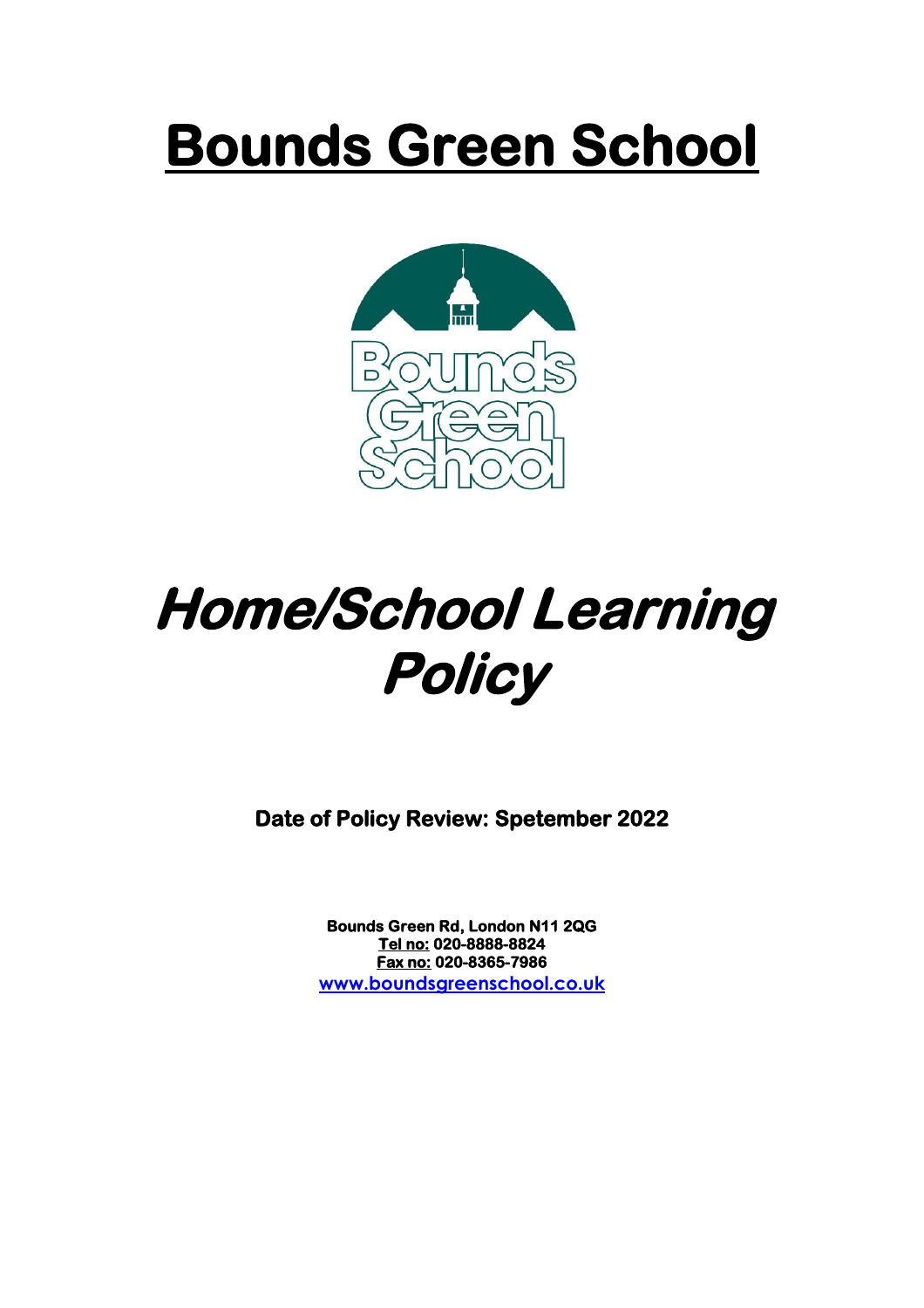## **Key Principles and Values**

At Bounds Green we firmly believe that education is a partnership between parents and the school. We believe that a Home / School Learning Policy that strengthens this partnership will raise the standards our children achieve.

There are 3 key principles that underpin our Home Learning Policy. These are:

**Partnership**:

So that there is a shared understanding of the purpose, aims and activities involved so that all parents/carers across our diverse community can be involved and engaged in supporting their child's learning.

To this end we aim to share practice with parents in a variety of ways: regular home / school ' learning workshops, 'Family Phonics' sessions, 'Aiming High' week, IMPACT sessions, etc.

**Purpose**:

So that parents/carers are clear about the purpose of how they can actively support at home, and know how and what to do, and why.

**Practicality**:

So that the Home / School learning partnership is something practicable, reasonable and manageable for both parents/carers at Home as well as for Staff at School. An effective and sustainable Home/ School Policy must be one that does not overburden parents/carers, children and teachers alike.

To achieve this, our Home / Learning Policy focuses upon the following:

1) Enabling children alongside their parents, to have manageable, purposeful and engaging activities to practise, build upon and reinforce knowledge, skills and understanding that are a focus at School.

These short (5 minute) activities to be regularly (5 days per week) undertaken at Home will consolidate key learning in Maths and literacy, such as Times Tables, number bonds and spellings

Regular workshops (at least once every half term) will take place at School where parents will be invited to attend between 3.00-3.30pm so they can learn about these low input, high impact activities to carry out at home.

2) The development of children's reading skills through partnership to promote a lifelong love of reading. We expect that children will take part in daily reading at home. This will involve sharing books and being read to for our youngest children, then listening to your child read

throughout their primary years. Parents / carers will help support the completion of Reading Diaries (Infants) and Reading Journals (Juniors) 3) The use of new technologies to support learning at home. We recognise the learning

opportunities that these can provide as well as how they engage and motivate children. At the same time we also recognise that present day children do spend considerable amounts of time on tablets and computers. Our Policy and practice will be mindful of children's screen time in relation to this

At Bounds Green, children have access to online home learning tools 'Purple Mash' and 'My Maths'.

4) Opportunities during the Year for children to carry out creative, independent and openended learning related to their wider curriculum topic. We hope that topics will capture the children's imaginations and inspire them to carry out their own learning in a form of their own choice.